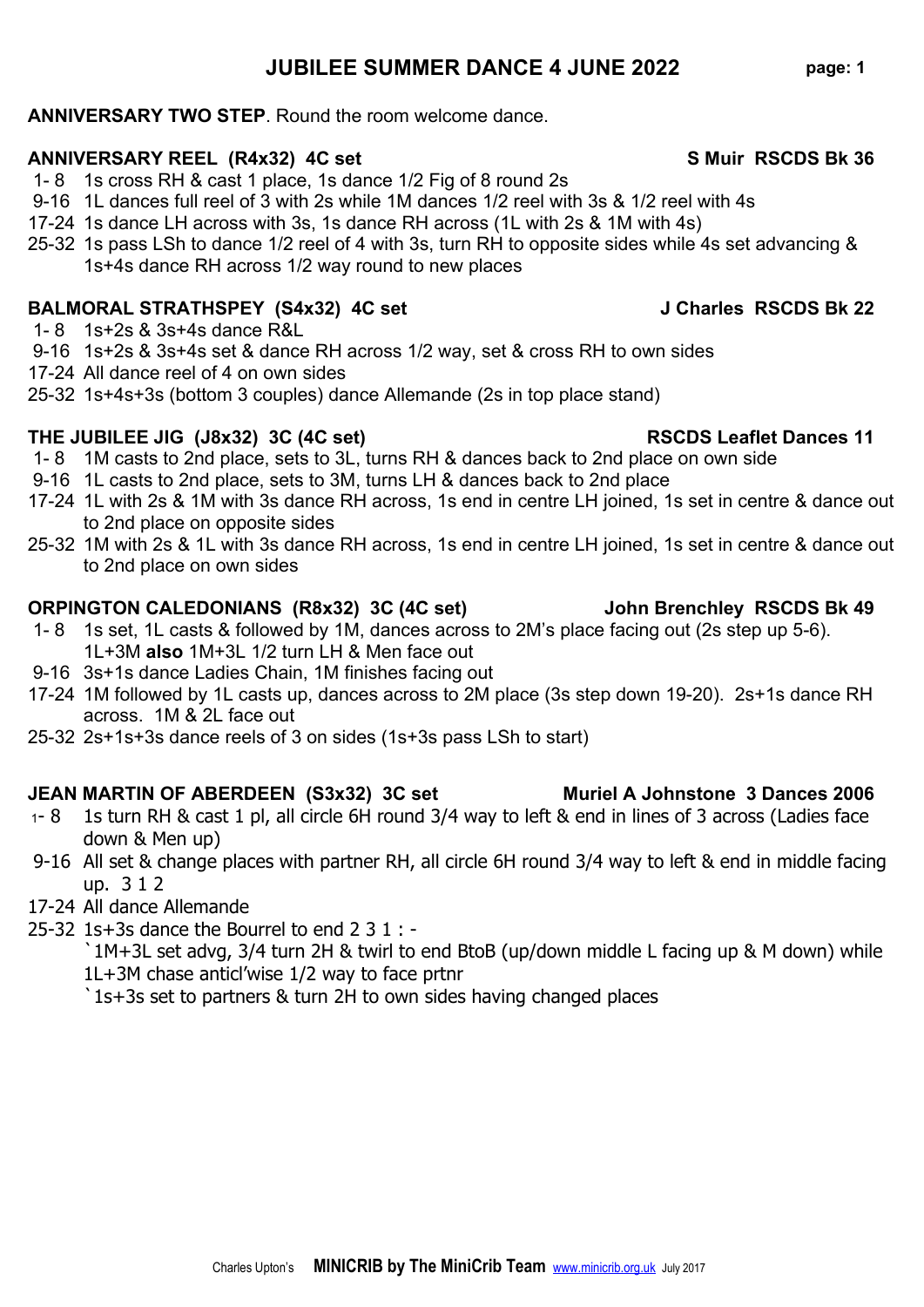# **JUBILEE SUMMER DANCE 4 JUNE 2022 page: 2**

## **FATHER CONNELLY'S JIG (J4x64) 4C set John Drewry Donside Bk**

- 1- 8 1s+2s Set & Rotate : ` Set, rotate singly & dance on 1 place clockwise, change places RH on sides & dance on 1 place to own sides (1s in 2nd pl)
- 9-16 1s dance 1/2 diag R&L with 1st corners while 2nd corners set & change places diagonally RH, 1s dance 1/2 reels of 3 on opposite sides
- 17-24 1s dance 1/2 diag R&L with 3rd corner (pstn) while 2nd corners (pstn) set & change places diagonally, 1s dance 1/2 reels of 3 on own sides
- 25-32 1s dance reels of 3 across Lady with 2s & Man with 3s
- 33-40 1s cross down between 3s, 1L casts up round 3M & 1M casts down round 4L, 1s change places LH in centre & cast to 3rd place own sides
- 41-56 3s+1s+4s (bottom 3 couples) repeat bars 9-24
- 57-64 All (or bottom 3 couples only) circle 8(6)H round & back

### **THE ROYAL YACHT BRITANNIA (R8x40) 3C (4C set) John Drewry RSCDS Bk 43**

- 1- 8 1s set, dance down to 2nd place & out own side, cast round to left & into middle (2nd place) LSh to LSh (on opposite sides)
- 9-16 1s dance RH across (Lady with 2M+3M & Man with 2L+3L) & LH across with 2s+3s on own sides 1s end passing LSh to face 1st corners
- 17-24 1s set to 1st corners, 1s dance RSh round each other to face 2nd corners, set & dance round each other to 2nd place own side facing out
- 25-32 2s+1s+3s dance reels of 3 on own sides (1s giving RSh to person on their right)
- 33-40 2s+1s+3s circle 6H round & back

### **TRIPLE HAPPINESS (S3x32) 3C Yoshiki Oyama RSCDS Book 52**

- 1- 8 1s advance and retire (1 step each) taking RH briefly, 1s 1/2 turn LH, cross down between 2s and cast up to place
- 9-16 1s+2s dance the Knot. 1s end facing 1st corners
- 17-24 1s dance Corners pass and turn with 1st corners, pass RSh, Repeat with 2nd corners and 1s pass RSh into 2nd place own sides (corners turn 2H in centre)
- 25-32 All chase clockwise ½ round to opposite sides, all ½ turn 2H, pull back RSh and dance out to own sides. 312

### **THE IRISH ROVER (R8x32) 3C (4C set) James Cosh 22 SCDs**

- 1- 8 1s dance down below 3s & cast up to 2nd place own sides, 1L dances RH across with 2s while 1M dances RH across with 3s
- 9-16 1s dance 1/2 diagonal reel of 4 with 1st corners, 1/2 reel with 2nd corners & 1/2 turn LH in centre to face 1st corners
- 17-24 1s dance reels of 3 across giving LSh to 1st corners ending in 2nd place own sides
- 25-32 1s dance Diag R&L (1M crossing down & 1L crossing up to start)

### **INTERVAL**

### **CRAMOND BRIDGE (R8x32) 3C (4C set) Valerie Farr London Jubilee Book**

1- 8 1s cross RH and cast 1 place, cross LH and cast (Lady up, Man down), to meet in middle in prom hold facing 2nd Man

9-16 1s dance ½ diagonal reel with 1st corners and ½ reel with 2nd corners, end in middle facing Ladies' side

17-24 1s lead out, cross and cast (Lady up, Man down) to meet in middle, 1s turn RH as 2s+3s dance ½ R&L round them

25-32 1s lead up and cast to 2nd place and 2s+1s+3s turn partners RH

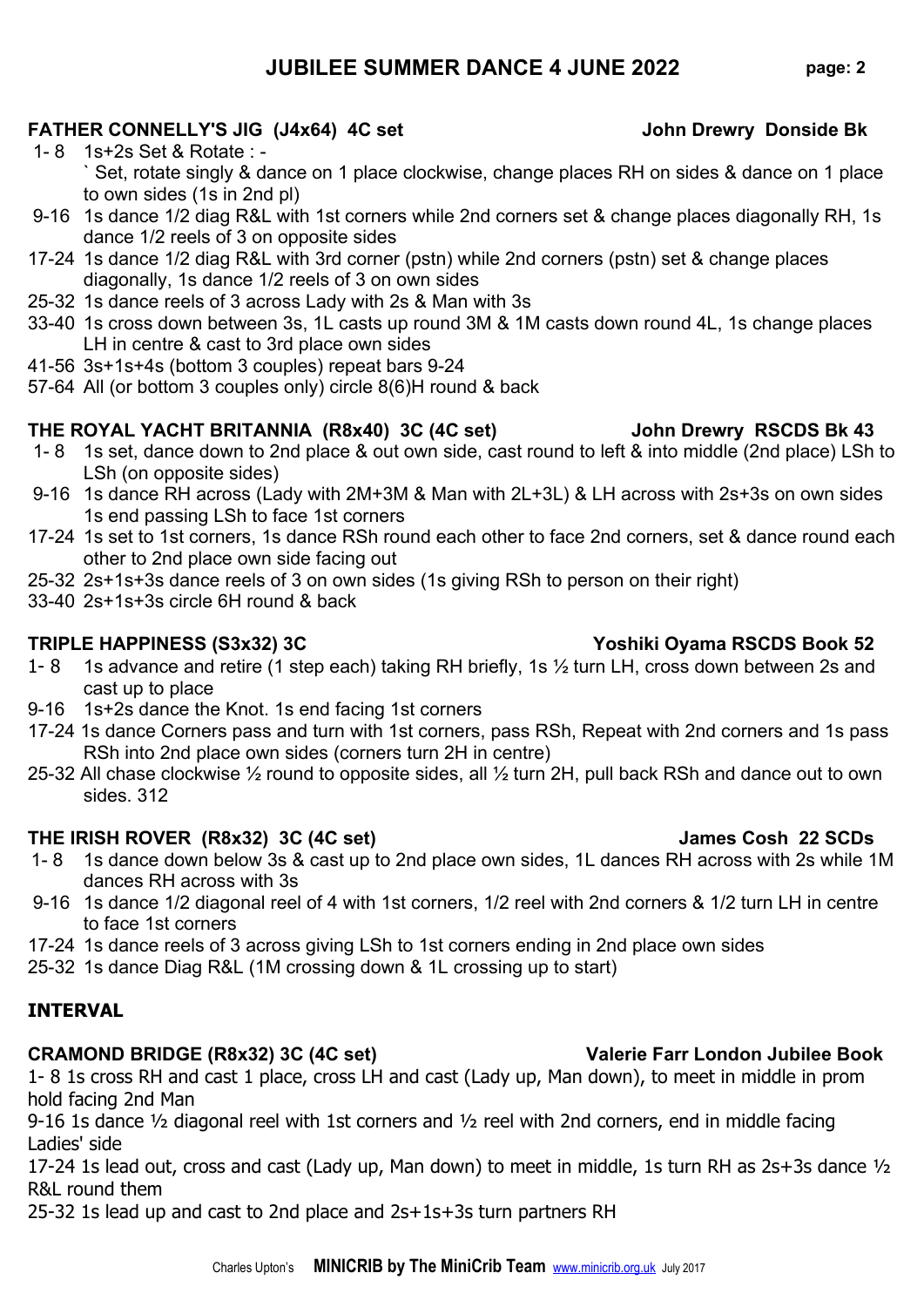# **JUBILEE SUMMER DANCE 4 JUNE 2022 page: 3**

# **TORRIDON LASSIES (J8x40) 3C (4C set) J Brenchley Kangaroo Paw**

- 1- 8 1s cross & cast 1 place, 1s dance LH across (1L with 2s, 1M with 3s) & end facing 4th corner
- 9-16 1s set to corners then to partner up/down the dance & end facing 1st corners, turn corners RH & pass partner LSh to face 2nd corners
- 17-24 1s dance 1/2 diagonal reel of 4 with 2nd corners & pass LSh to face 3rd corners, 1s set to corners then set to partner across the dance & end facing 4th corners
- 25-32 1s turn 4th corner (pstn) RH & pass partner LSh to face 1st corners, 1s dance 1/2 diag reel of 4 with 1st corners & pass RSh to BtoB (1M facing up)
- 33-40 1s dance RSh round 2nd corners & 1/2 Fig of 8 (1L up, 1M down) while 2s+3s set & cross RH, set (facing up/down) & change pl RH on sides. 2 1 3

# **GLENGARRY HOMESTEAD (S4x32) 4C set J Brenchley Kangaroo Paw**

- 1- 8 1s+3s dance 1/2 Figs of 8 round 2s/4s, 1s+3s dance down 1 place & turn inwards face up as 2s also 4s dance up 1 pl & in to face 1s/3s & all set
- 9-16 2s+1s also 4s+3s circle 4H round to left, all dance 1/2 RSh reels of 4 on sides but end with 1s+4s 3/4 turning LH bringing Ladies into centre
- 17-24 1s+4s dance the Targe :
	- `17-18 1st & 4th Ladies 3/4 turn RH while Men dance 1/4 way round anticlockwise
	- `19-20 1st Man with 4th Lady & 1st Lady with 4th Man full turn LH
	- `21-22 1st & 4th Ladies 3/4 turn RH while Men dance 1/4 way round anticlockwise
	- `23-24 1st Man with 4th Lady & 1st Lady with 4th Man turn LH to end on sides to end (3) 1 (4) 2
- 25-32 All dance 1/2 RSh reels of 4 on sides, all set & 3s+4s cross to own sides. 2 4 1 3

# **FESTIVAL FLING (R8x32) 3C (4C Set) L Davidson RSCDS Bk 44**

- 1- 8 1s set, cross RH, cast 2 places & dance up to face 1st corners
- 9-12 1s set to 1st corner & change places RH with 1st corner persons passing LSh to face 2nd corners (M facing M & L facing L)
- 13-16 Original 1st corner persons set to 2nd corners & change places RH with 2nd corners passing LSh to face 1st corner (M facing M & L facing L)
- 17-20 Original 2nd corner persons set to 1st corners (1s), change places RH & 1s end facing opposite sides **as** for double triangles
- 21-24 All set, corner persons chase 1 place clockwise **while** 1s PdB round each other to face down (Man with partner on left)
- 25-32 1s dance down between 3s, cast up to 2nd place, dance up between 2s & cast to 2nd place

# **A CAPITAL JIG (J8x32) 3C (4C set) Tine E Mackay 5 dances 2009**

- 1- 8 1s+2s Set & Rotate & end 1s facing up, 2s down:- ` Set, rotate singly & dance on 1 place clockwise, change places RH on sides & dance on 1 place to own sides (1s in 2nd place facing up)
- 9-16 1s dance reels of 3 on own sides (RSh to 2s)
- 17-24 1s set & turn 3/4 RH to face own sides, 1s dance LH across (1L with 2s, 1M with 3s) to end 2nd place opposite sides
- 25-32 1s set & turn 3/4 RH to face opposite sides, 1s dance LH across (1M with 2s, 1L with 3s) ending 2nd place own sides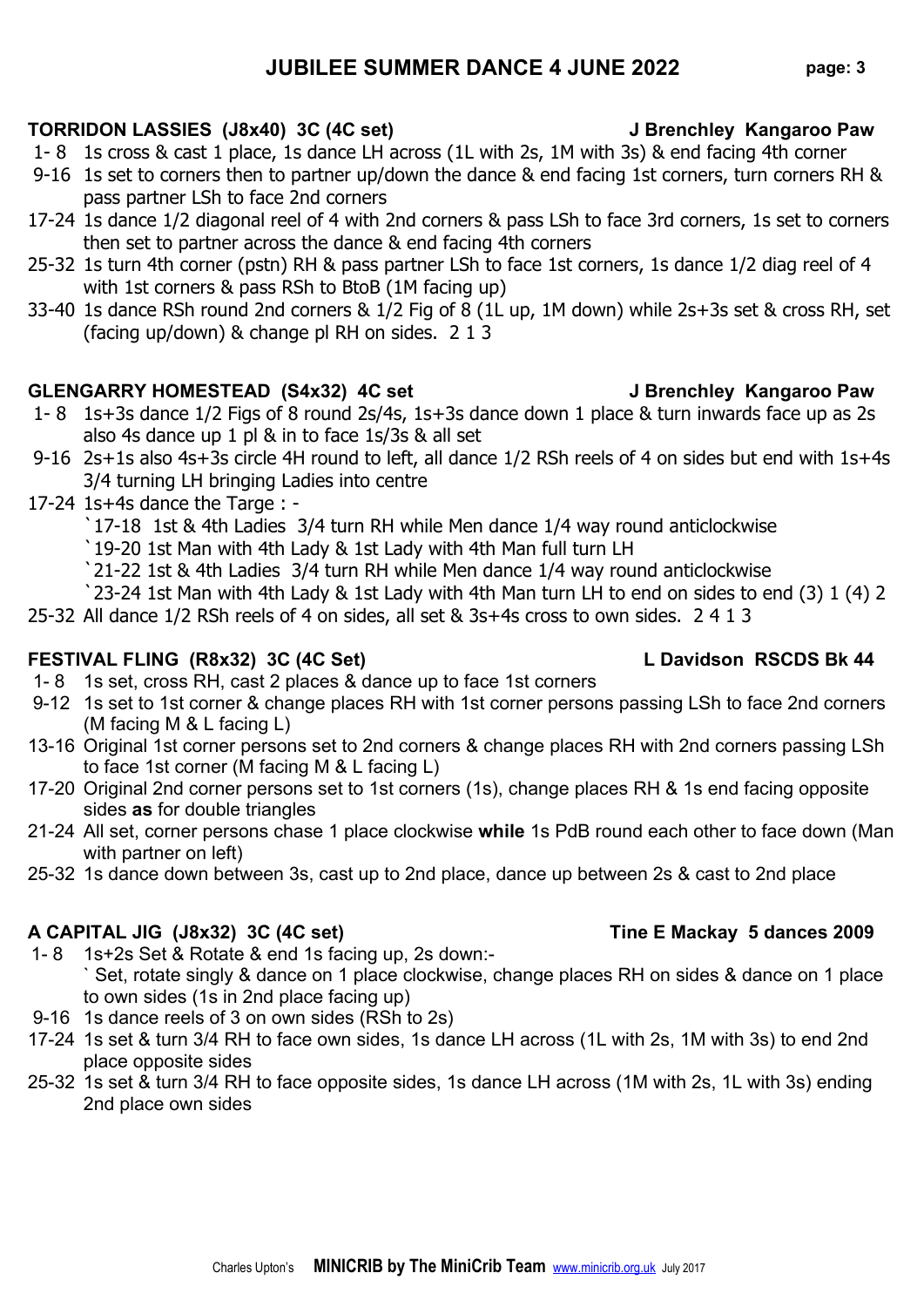9-16 2s+1s set and 2s cross RH and 1s LH, 1L dances RH across with 2s and 1M with 3s 25-32 2s+3s+1s dance Grand Chain (2s crossing to commence)

1- 8 1s turn RH and cast to 2nd place, 1s turn LH to face 1st corners 9-16 1s dance ½ diagonal reel of 4 with 1st corners, 1s dance ½ diagonal reel with 2nd corners 17-24 1s dance ½ diagonal reel with 3rd corner (pstns), ½ diagonal reel with 4th corner (pstns) 25-32 1s dance reel of 3 across (Lady with 2s, Man with 3s - LSh to 1st corner) 33-40 2s+1s+3s circle 6H round and back. 213

## **EXTRAS**

## **MRS MACPHERSON OF INVERAN (R8x32) 3C (4C set) John Drewry Bon Accord Book**

1- 8 1s dance Inveran Reels with 2s+3s 9-16 1s turn RH 1½ times moving down to 2nd place opposite sides (2s step up); 1s cast up behind 2s and cross down to 2nd place own side 17-24 2s+1s+3s dance Grand Chain 25-32 2s+1s+3s circle 6H round and back

### **THE MINISTER ON THE LOCH (S3x32) 3C set Roy Goldring 24 G and S Dances** 1- 8 1s+2s dance Diamond Poussette

# **JUBILEE SUMMER DANCE 4 JUNE 2022 page: 4**

1- 8 1s set, turn RH to face out and cast (2s step up 5-6), 1s turn RH to face out in 2nd place 9-16 Reels of 3 on sides (Man up, RSh to 2M, Lady down, RSh to 3L). 1s end BtoB in centre facing 1st corners

17-24 1s+1st corners dance Corner pass and turn, 1s pass RSh and dance Corner pass and turn with 2nd corners ending in 2nd place own side

25-32 2s+1s+3s circle 6H round and back

### **SCOTT MEIKLE (R4x32) 4C set Alice McLean Laurieston Collection 1 and RSCDS Book 46**

1- 8 1s cross RH and cast to 2nd place, 1s dance ½ Fig of 8 round 2s

9-16 1s+3s dance RH across, LH back

17-24 1L followed by 3L dance Tandem reel of 3 across with 2s (LSh to 2M) and 1s end 3rd place while 3M followed by 1M dance reel of 3 with 4s (LSh to 4L) and 3s end in 2nd place. 2314 25-32 1s+4s dance ½ R&L, turn partners RH 1½ times. 2341

### **THE MOFFAT WEAVERS (J4x32) Sq.Set Harry Rhodes Whiteadder Collection**

1- 8 All dance interlocking reels of 4 passing partner RSh 9-16 1s+3s dance Men's Chain 17-24 1s pass partner RSh and weave out and in to meet partner behind 3s, lead in between 3s and cross to original places (M turning partner under his arm)

25-32 All circle 8H round and back

# **CHERRYBANK GARDENS (S3x32) 3C set John Drewry Bankhead Book 1**

1- 8 1s+2s set and Petronella-in-tandem twice to end with 2s+1s on opposite sides having changed places

17-24 1s+3s set and link and circle 4H round to left

## **MAIRI'S WEDDING (R8x40) 3C (4C set) James B. Cosh 22 SCDs**

# **HOLYROOD STRATHSPEY (S8x32) 3C (4C set) Mervyn C Short 2015 RSCDS Book 51**